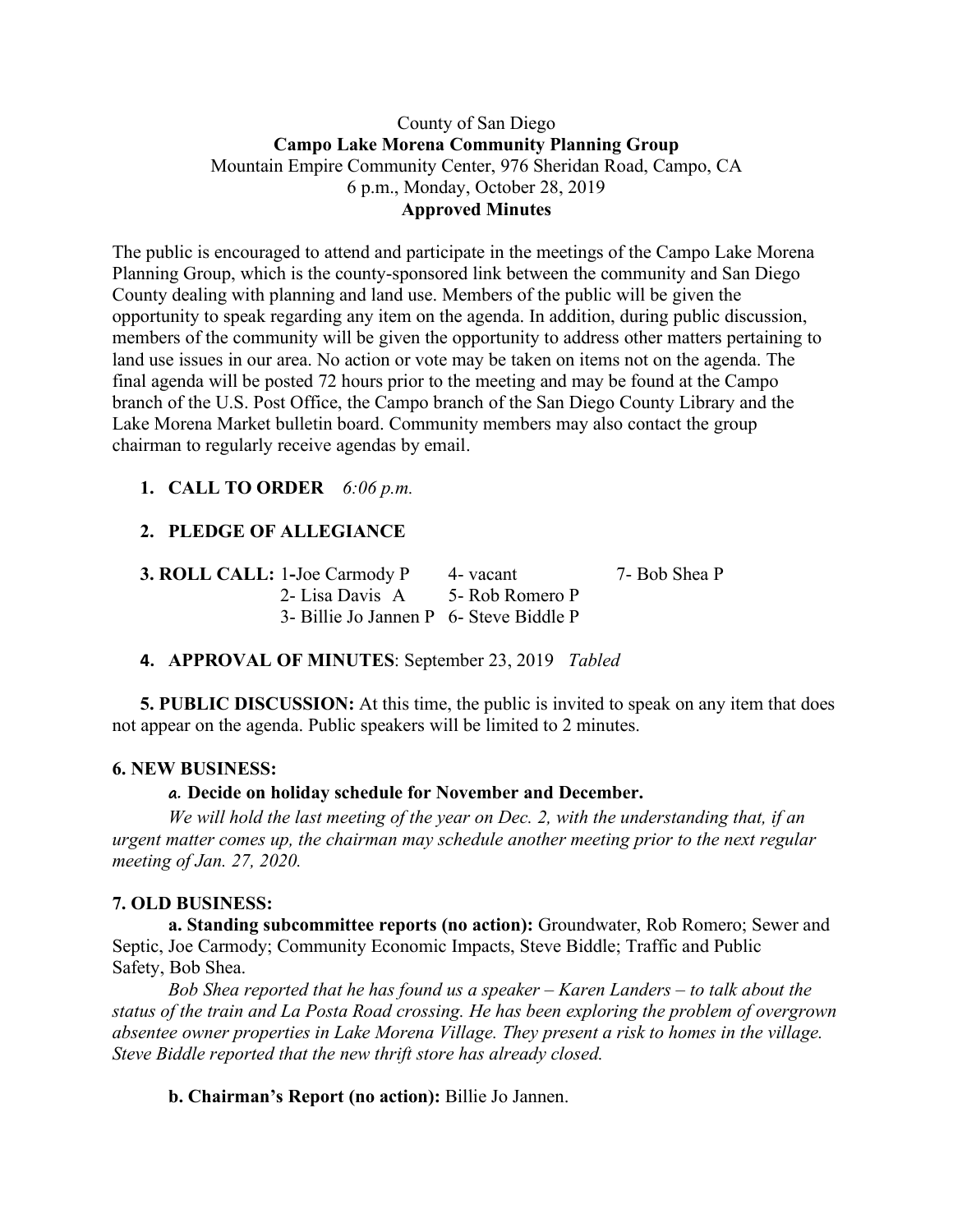#### **8. CORRESPONDENCE AND ANNOUNCEMENTS**

**a. The Star Ranch vesting and landscape architecture maps** are available, both at meetings and by appointment with the CLMPG chairman. Staff has delayed release of the EIR until it can figure out what type of greenhouse gas analysis large projects should include**.** The ranch was offered for sale in an announcement sent out in late November. The Trust for Public Land and several co-investors are negotiating to buy it. **The proposed plan is still in play and is part of the property offering, but will be abandoned if purchased by conservation entities.**

**b. We have received updated plans for the proposed 17-acre industrial solar application at 1827 Lake Morena Drive.** They are available, both at regular meetings and by appointment with the CLMPG chairman or Solar Subcommittee chairmen. Please contact Solar Subcommittee co-chair Rob Romero or Joe Carmody to participate in formulating community responses to the several phases of planning.

**c. Traffic Advisory Committee agenda for Oct. 25; nothing in our area. Forwarded to group.**

**d. CC of letter from Boulevard Planning Group objecting to the continued challenged extensions to the Major Use Permits originally granted to Soitec's Rugged Solar and Tierra Del Solar projects back in 2015.** The latest extension for the 400 plus acre Rugged Solar project on Rough Acres Ranch expires Oct. 29 and Boulevard Solar / Tierra Del Sol Solar on TDS Road extension expires in Feb 2020. **Forwarded to group.**

**e.** Update from staff on the Special Events Ordinance Update. They will reengage with the community later with a revised draft for further input. **Forwarded to group.**

**f.** General Plan Clean-Up Planning Commission Hearing The BOS heard this item Oct. 11. More information here: https://www.sandiegocounty.gov/content/sdc/pds/advance/2019gpclean-up.html

#### **9. EXPENSES**

**a. Report any valid expenses for group approval. Discussion and vote.** *None*

#### **10. UPDATES AND POTENTIAL ACTION ITEMS:**

**11. REQUEST FOR AGENDA ITEMS FOR UPCOMING AGENDAS:** All requests for placement of agenda items must be to the planning group chairman by the third Tuesday of each month.